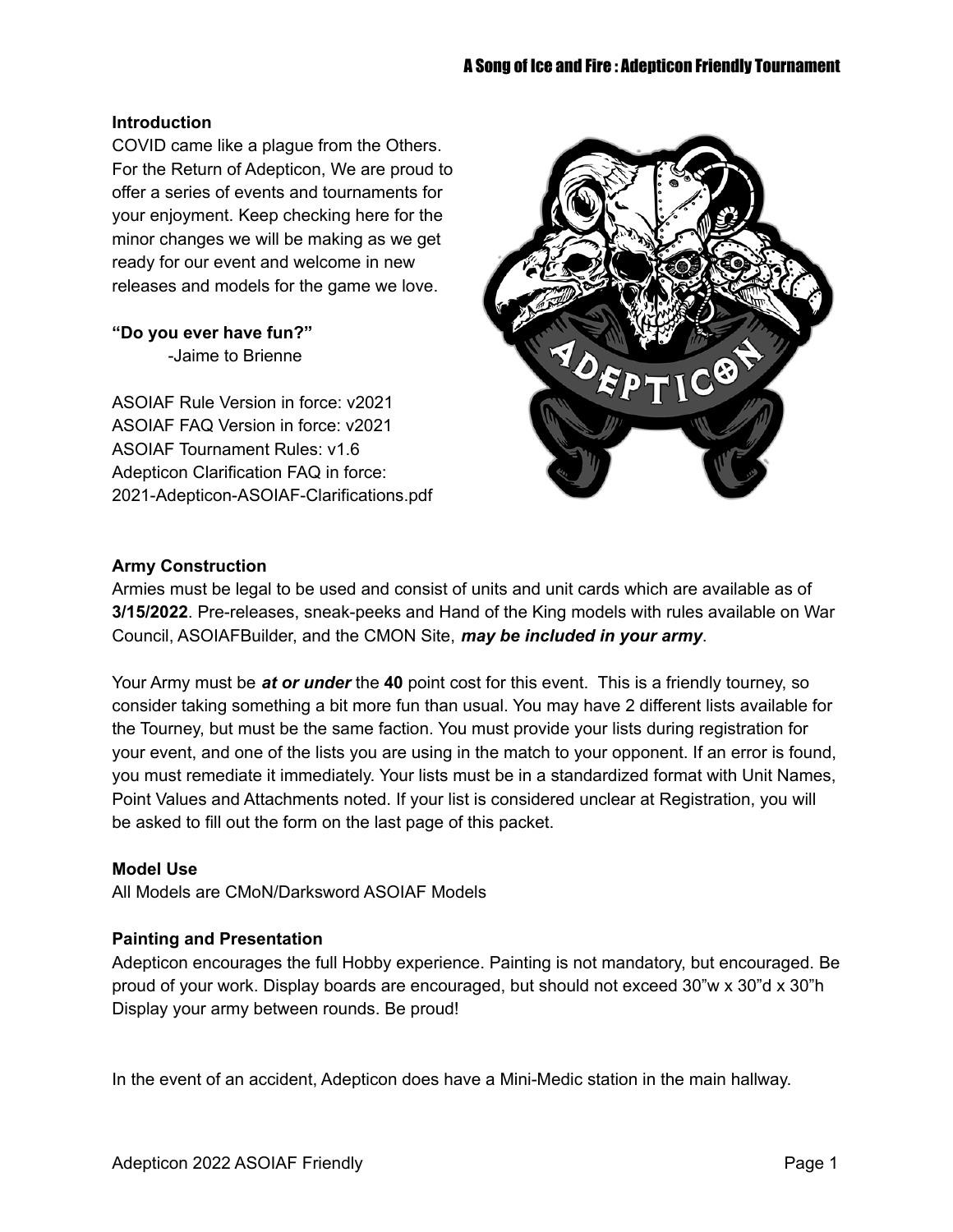#### **Gaming Etiquette**

Please be on time for your game. Failure to be at your table at the start of play can result in a 1 Secondary Point deduction. We know Adepticon is huge and things happen, but please be courteous.

*Ensure your cards are in protective sleeves. Please discuss your dice habits, i.e. I pick up my misses or hits, and discuss how you wish to judge cocked, dropped or dice on terrain or trays.*

Be aware of the gamers around you and folks in the aisles. Please be careful with food and beverages you bring into the venue, if allowed at the time of the tourney. Be kind, everyone has had a long weekend.

#### **Tournament Rounds and Schedule:**

The Tourney has **3** rounds.

800-830am Registration and Table assignments 830-840am Game 1 *Pregame* per *Tournament Guidelines* 845am Game 1 Start 1030am Game 1 'No New Rounds' \* Judge may extend 1040-1050am Retire to Camp (Break) 1050am Game 2 Pairings and Table Assignments 1050-11am Game 2 *Pregame* per *Tournament Guidelines* 11am Game 2 Start 1250pm Game 2 'No New Rounds' \* Judge may extend 1250pm-1pm Lounge About (Break) 1pm Game 3 Table Assignments 1-110pm Game 3 *Pregame* per *Tournament Guidelines* 110pm Game 3 Start 3pm Game 3 'No New Rounds' \* Judge may extend 315pm Closeout the tables 330pm Awards

#### **Pregame per Tournament Guidelines**

Once you and your opponent are at your table, show your opponent both possible lists and answer any questions. Once complete, place the list you intend to use face down next to the NCU Tactics Board. When both have placed your lists facedown on the table, simultaneously flip your army list and hand it to your opponent. You may now begin terrain selection and deployment, followed by objective placements and side selection, per the Game Mode. Once complete, shuffle out your deck, face-up, in front of your opponent. Shuffle and count out your deck face down in front of you to prove you have 20 tactics cards. Cut your opponent's deck (If you choose to do so) after they have done the same. Best of luck to you both.Relax and have fun!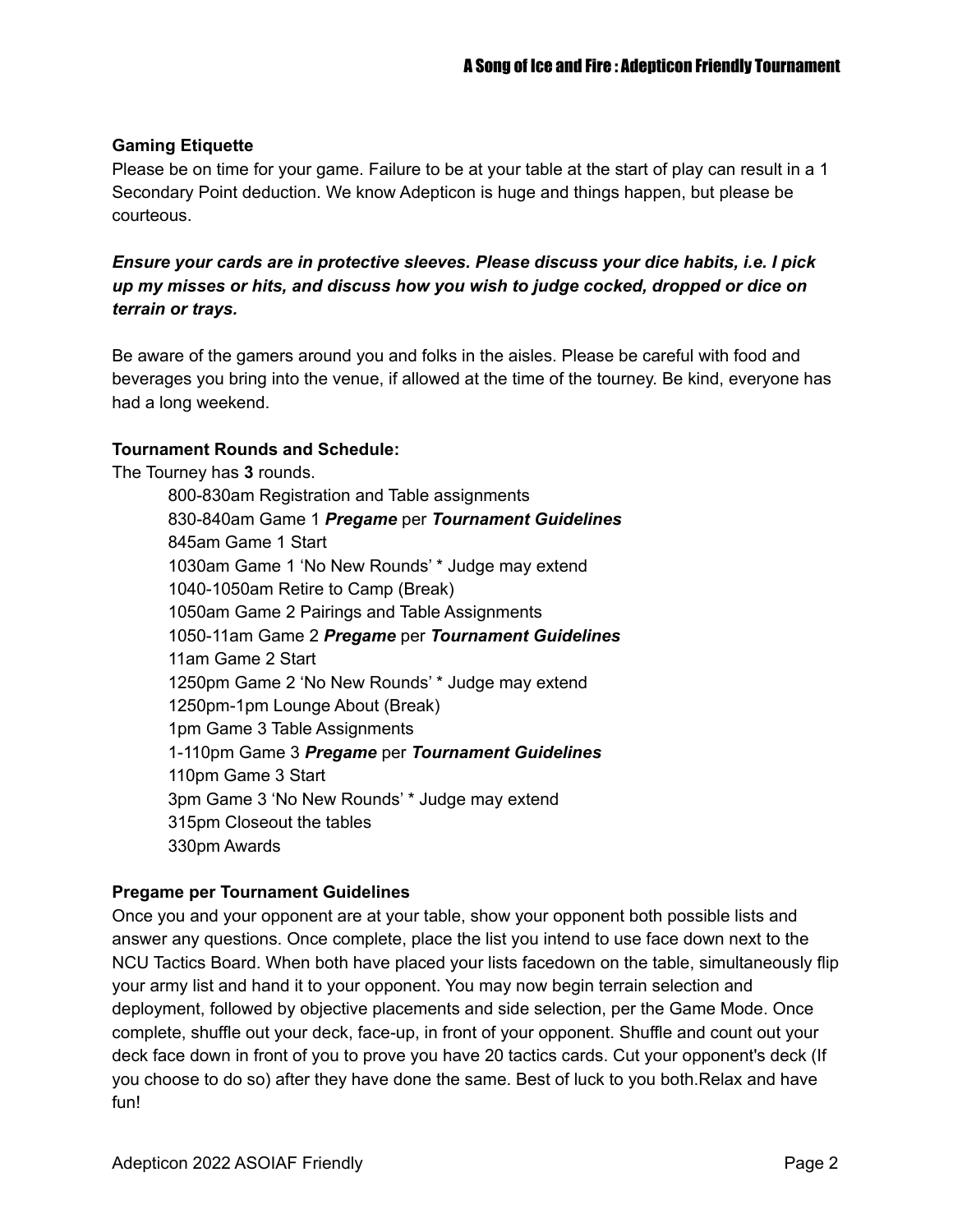#### **Adepticon CMON Tournament Scoring Method**

For this Tourney, the basis of scoring will follow the current *Tournament Guidelines document (v1.6) [Tournament Points, Victory Points, Secondary Points, Unit Points (Total Points of Destroyed Units]* Please refer to those documents specifically. As Adepticon is founded on Sportsmanship and the Hobby in general, we are layering those scoring elements on top. Per the *Game Mode* specified, the Game ends at the end of the *Round* when one of the opponents reaches 10 Coins(VP). At the end of the *Round*, the player with the most Coins is the Victor. *If either player has met or exceeded the Level of Victory, the player with the highest Victory point* total is awarded the victory. If the comparison is a Draw, and it is not the end of Round 6 and 'No *New Rounds' has not been called, you may request from a judge to continue and play another round.* If the judge rules there is too little time to continue, please count up the unit cost of all units destroyed and compare. Draws are meant to be rare, but may happen.

#### **Sportsmanship:**

Adepticon encourages the highest levels of sportsmanship of its attendees. (See the Adepticon Code of Conduct) We do wish to recognize those players who go out of their way to insure the experience is positive for all. We utilize a simple checklist on the scoring sheet. Examples of checklist items include:

- My opponent and I were able to start at the specified start time.
- My opponent played in a fair and consistent manner
- My opponent clearly explained any rules I was unfamiliar with
- My opponent and I had no disagreements on measuring or dice handling
- I would enjoy playing this opponent again
- This opponent was outstanding

On the final scoring sheet, we would like you to specify which opponent was your favorite to play.

#### **This is a friendly. HAVE FUN!**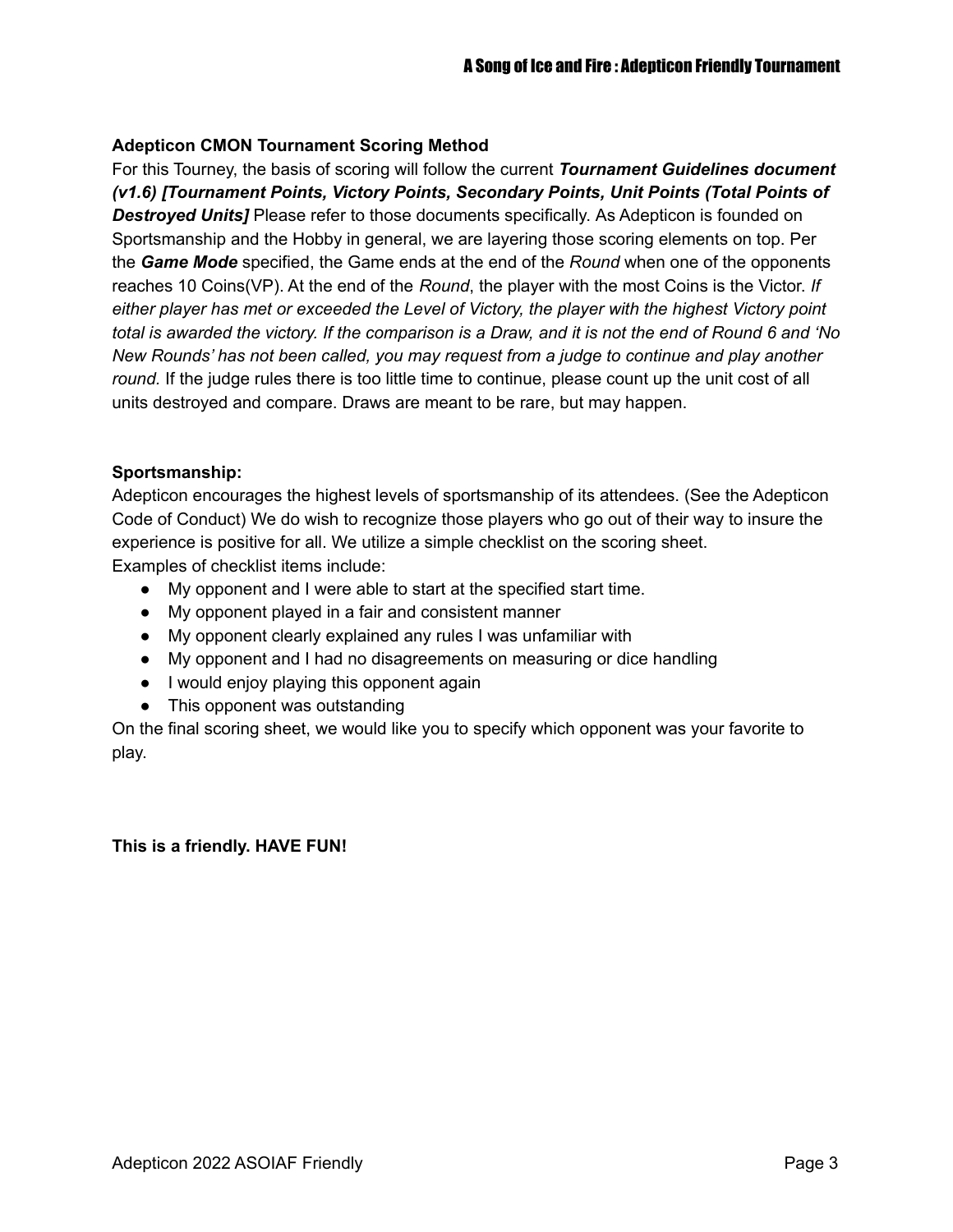#### **Awards:**

#### **Adepticon ASOIAF Friendly Champion**

The Champion is the winner of the Tournament based on Tournament Points, with Highest Victory Points, Secondary Points, Sportsmanship Points, Painting Points and Unit Points being the order of tiebreaking.

#### **Adepticon ASOIAF Friendly Best General**

The Best General is the Player, with Highest Victory Points, Secondary Points and Unit Points being the order of tiebreaking.

### **Adepticon ASOIAF Friendly Outstanding Gamer**

The Outstanding Gamer is the Player not previously winning an award in this tournament, with Highest Sportsmanship Points, Tournament Points, Victory Points, Secondary Points and Unit Points being the order of tiebreaking.

### **Adepticon ASOIAF Friendly Players Choice**

The PlayersChoice is the Player with the most Players Choice Votes Points, with Tounament Points, Secondary Points and Unit Points being the order of tiebreaking.

#### **Adepticon ASOIAF Friendly Best Appearance**

Best Appearance is the army selected by the panel of hobby instructors based on appearance, technique, cohesion and wow factor.

#### **Tables:**

For the Friendly, the games will be played on the 4'x4' space specified at your table. We will do our best. Please do not exceed your portion, be kind to your neighbors. The position for the tactics board is specified on each table. Please use that space. Please be cautious with chairs around gaming tables as people will likely be storing items under the table.

#### **Terrain**

Choose 1 player by die roll or mutual agreement. That player rolls the d3+2 per the Randomized Pool rules on Pg26 of the Rulebook. Players alternate rolling 2d6, consulting the Randomized Pool table. *No terrain piece may be represented more than twice. If a piece would be a 3rd* of that type, the player may select the terrain from that available at the table as long as it *is not a 3rd piece of a terrain type placed.* After you determine all pieces, alternate placing the terrain piece on the board, no closer than Short Range from another terrain piece. Terrain may be placed in a deployment zone, but no closer than Short Range to a Player edge.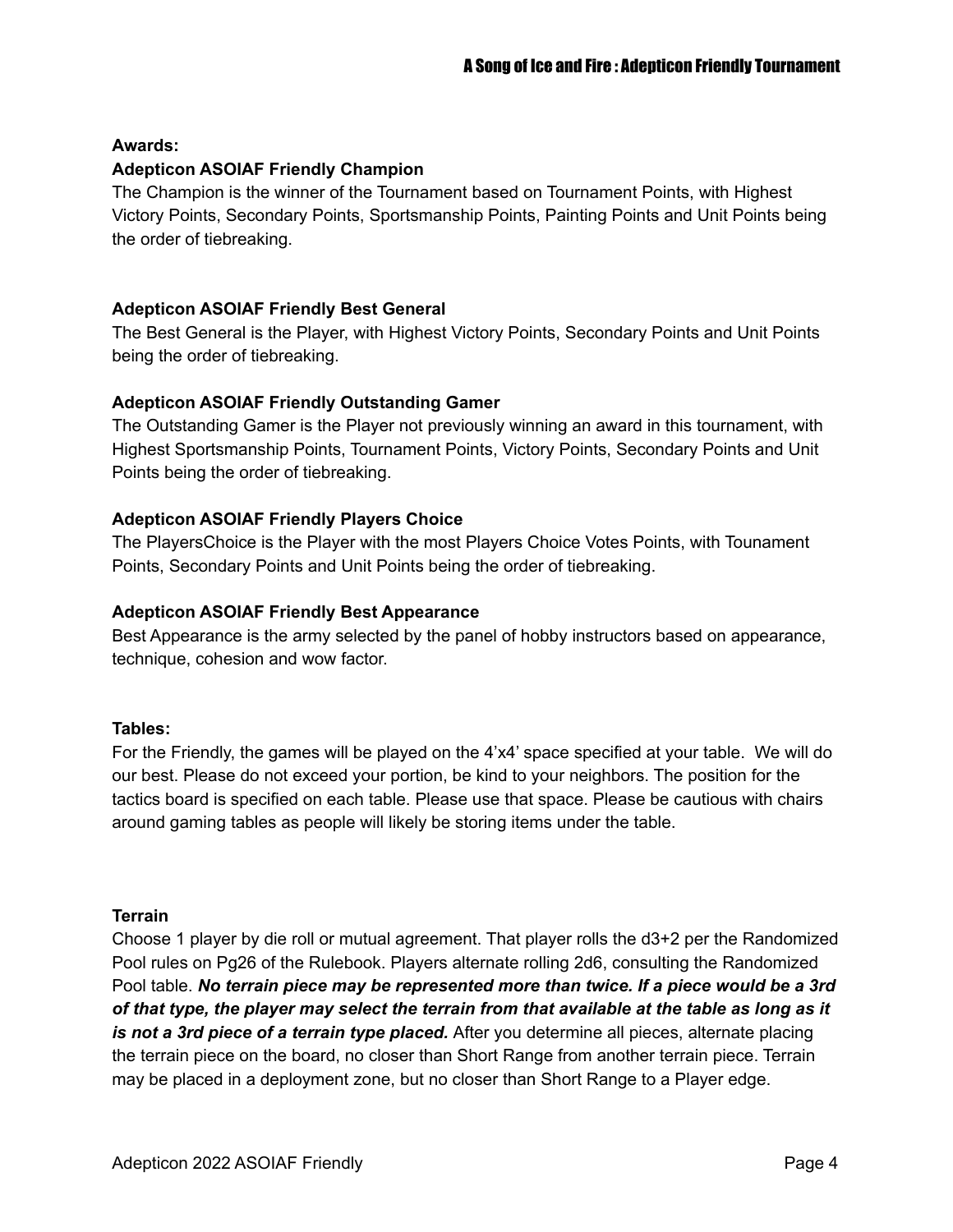**Appearance: (Distributed during Pregame of the round, collected by the judges)** *To be clear, you do not have to have a painted army to play in the championship.* Adepticon encourages the full Hobby experience. Painting is not mandatory, but encouraged. A simple checklist is on the scoring sheet for you to note your opponent's army. An example of the checklist items are:

All models have paint on them

All models have at least 3 colors on them

All models have been based in a consistent manner for the unit.

The unit basing matches the movement tray basing.

The army has a consistent color theme and basing.

The army contains advanced painting techniques

The army is spectacular.

**On your Judges Scoring sheet, tell us who your Players Choice is.**

#### **Game Modes:**

**Game Modes will be specified with the posting of table assignments for each round. Be prepared for ANY Game Mode specified in the Game Mode 2021 pdf. They will likely be the less complicated and more chill ones....**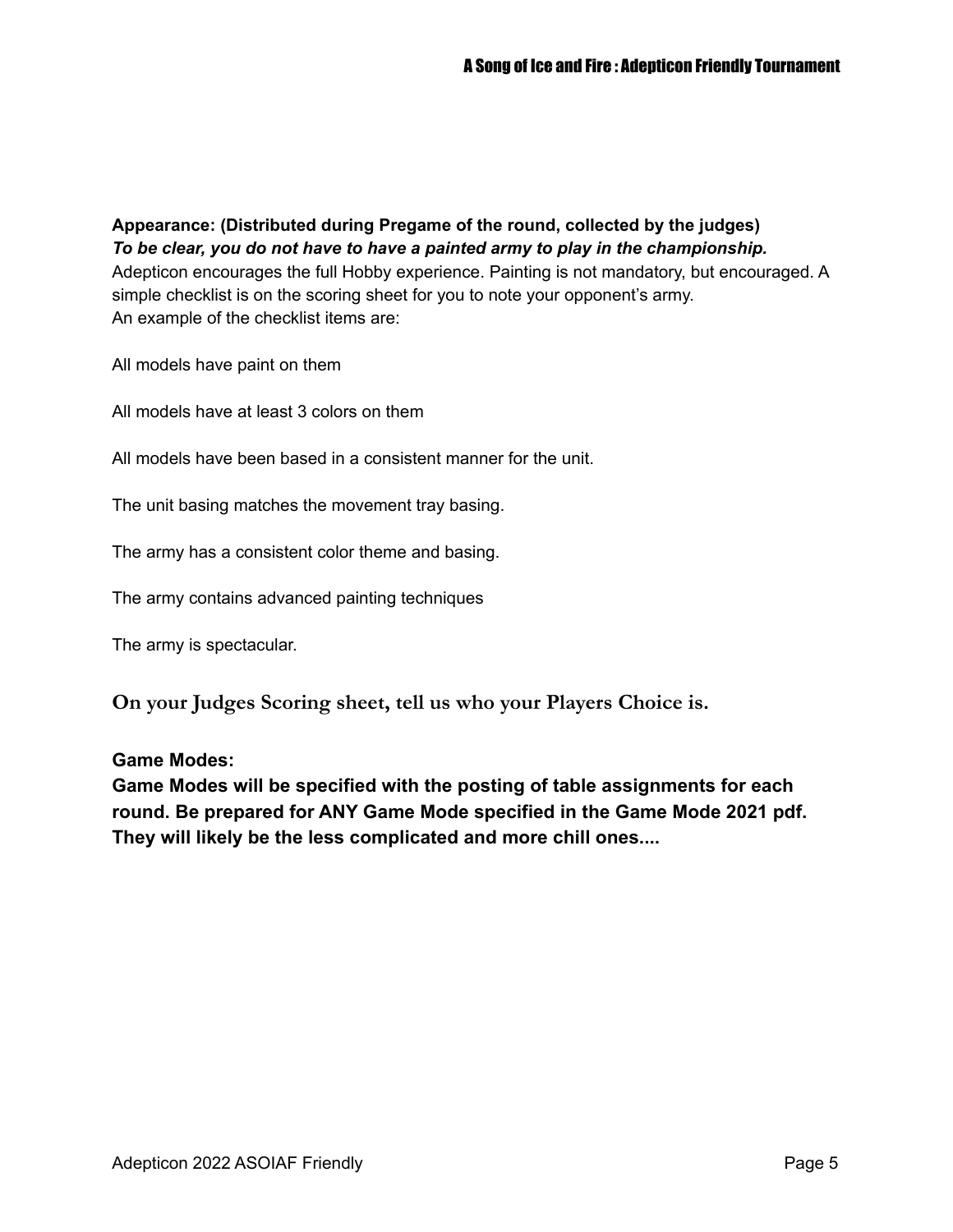| Game | Table | <b>Opponent Name</b> | <b>Result</b> | My<br><b>Victory</b><br><b>Points</b> | Opp<br><b>Victory</b><br><b>Points</b> | <b>Secondary</b><br>Points * | <b>Unit</b><br><b>Points</b><br><b>Earned</b> |
|------|-------|----------------------|---------------|---------------------------------------|----------------------------------------|------------------------------|-----------------------------------------------|
|      |       |                      | W/L/D         |                                       |                                        |                              |                                               |
| 2    |       |                      | W/L/D         |                                       |                                        |                              |                                               |
| 3    |       |                      | W/L/D         |                                       |                                        |                              |                                               |

## **Adepticon ASOIAF Friendly Scoring Sheet- Player's Copy**

**Secondary Points: Per Page 4 of the Tournament Guidelines v1.6 pdf Unit Points Earned: Unit Cost of all enemy units removed from play**

**Sportsmanship: Mark (X) the table below at the end of the Game (Privately)**

My opponent and I were able to start at the specified start time.

My opponent played in a fair and consistent manner

My opponent clearly explained any rules I was unfamiliar with and played at a consistent pace My opponent and I had no disagreements on measuring or dice handling

I would enjoy playing this opponent again

| Game | On Time   Fair and<br><b>Start</b> | Consistent   Issues | <b>No Rules</b> | Measuring<br>And Dice | Play<br>$\overline{A}$ gain |
|------|------------------------------------|---------------------|-----------------|-----------------------|-----------------------------|
|      |                                    |                     |                 |                       |                             |
|      |                                    |                     |                 |                       |                             |
|      |                                    |                     |                 |                       |                             |

**After Game 3, Circle the 1 Opponent's Game number in Sportsmanship table you enjoyed playing Most.**

**Seek them out and let them know how much fun you had.**

# **Fill out the following page at the same time**